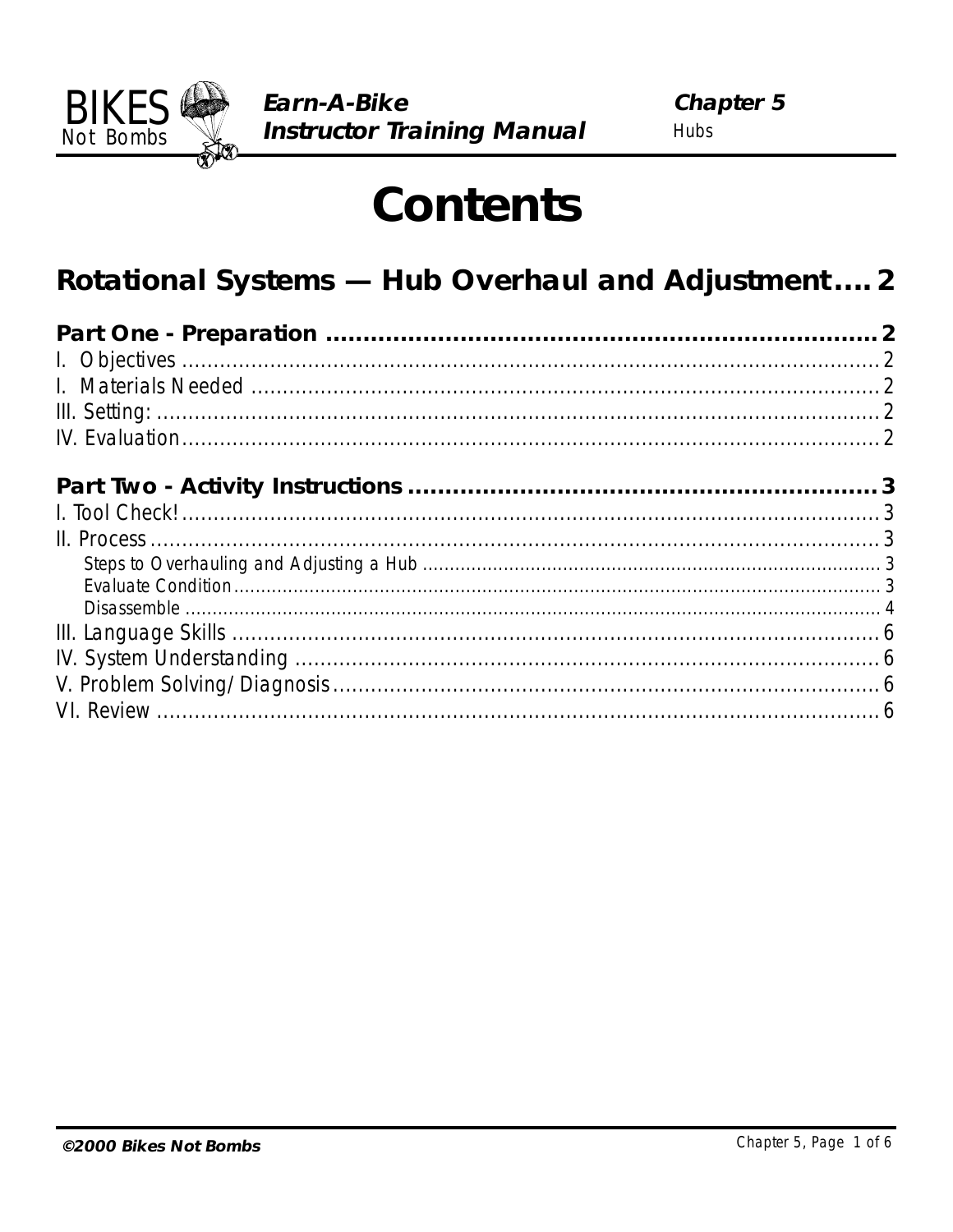# **Rotational Systems — Hub Overhaul and Adjustment**

# **Part One - Preparation**

### **I. Objectives**

<span id="page-1-0"></span>BIKES Not Bombs

- A. Student can identify a hub in need of adjustment.
- B. Student can name the parts of the hub system and the tools used on it.
- C. Student becomes more familiar with the math concepts of perpendicular and parallel.
- D. Student becomes more familiar with the physics concepts of friction and force.
- E. Student can describe all the major steps of hub overhaul, and follow all the steps.

# **I. Materials Needed**

#### **Demonstration Parts**

Hub, assembled w/guts but no dust caps Axle w/cone and lock nut on either end, one side locked Empty hub Front & rear hubs w/o wheel Pitted hub, cone, bearings

**Tools** 15 &17 mm Combo Wrench (optional) Adjustable Wrenches Cone Wrenches Flat ended screwdriver Freewheel/cassette Remover Bench Vise Chain Whip

#### **Other Materials**

Grease Penetrating Oil Rags Rubber Gloves Ball Point Pen



**III. Setting:** Workshop, with tool benches, bike repair stand and bike storage

# **IV. Evaluation**

- A. Teacher Observation During Work Session Rotate amongst the students you are working with. Observe for general mechanics skills (e.g. body mechanics, tool use), work habits (e.g. keeping part orderly, replacing tools), and ability to follow the steps of the process in the proper order. Observe for problem solving skills: Is student using visual observations? Is student able to pose questions whose answers will help her come up with a solution?
- B. Oral Review at end of work session.
	- 1) **Language**: How many of the parts and specialty tools can students identify? Passively? Actively?
	- 2) **Systems:** Can the student say what components are part of the system on which they worked? How do these components function as a whole?
	- 3) **Process:** How many of the steps of the process can students name? Can they get the steps in the correct order?
- C. Written Evaluation How well can student narrate what she did that day on her time sheet?
- D. Test Can student identify the parts in this diagram? Is this a front hub or a rear hub?

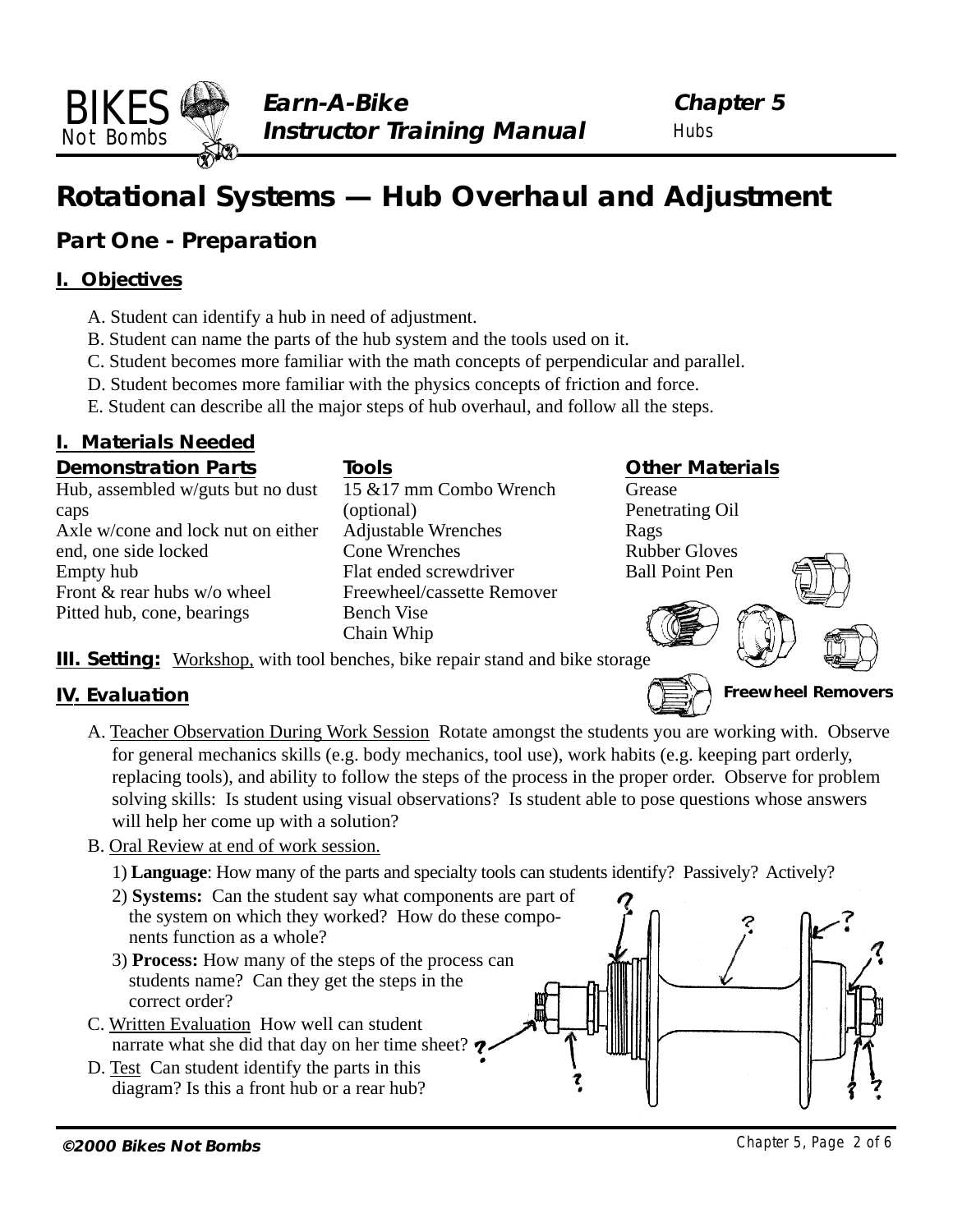<span id="page-2-0"></span>

# **Part Two - Activity Instructions**

**I. Tool Check!** Students  $\&$  instructors enter the tool area and confirm as a group that all the tools are there.

#### **II. Process**

- **A. Goal**  What are we trying to get done when we adjust or overhaul a hub? Have you ever ridden a bike where the wheel was knocking from side to side? What can happen? How does that side-to-side play affect your brakes? How hard it is to pedal? The main purposes of each of the bike's rotational systems are: 1) to allow rotation (turning) without a lot of friction, and, 2) to bear weight. A well done hub adjustment or overhaul makes sure that:
	- the hub is adjusted so that there is no play (when the wheel is firmly attached to the bike), **and** hardly any friction (not too loose, not too tight). In order to get no play, the axle must be perpendicular to the plane of the cups. Why?
	- the hub isn't going to go out of adjustment again soon (due to cone not being locked in place, or the parts being pitted or cracked already)
	- the bearings are well lubricated, both to reduce friction and to prevent rust (why don't we want rust?)
- **B. Steps to Overhauling and Adjusting a Hub** Go over the names of each step, as a list. Then describe each step to the students and have them each carry out that step on their bikes before you move the group onto the next step.
	- **1. Evaluate Condition** of as many parts as possible without disassembling.
		- a) Check Adjustment first on bike, by moving wheel; then off the bike, by moving axle. Is there both grinding and play? Any idea what this might mean about the parts inside? (Come back to this idea when doing the adjustments.)
		- b) Axle Straight? rotate it while it's still in the hub, does the end seem to wobble around, or does it stay in one place?
		- c) Axle Threads OK? are they mushed, or flattened?
		- d) Dust Caps flat, fitting well into hub?
		- **2.** For Rear Wheels, **Remove the FreeWheel** and remove the Cassette if it's the type where you can't get to the slots in the cone with the cassette on.
		- **3. Decide if Hub Needs to be Overhauled** If you can get a good adjustment (no play and no grinding), then the bearings and the bearing surfaces on the cones and in the cups inside are all in good shape and well lubricated. If your goal is just to get the bike ready, skip to step 8 and try an adjustment. If you want to teach the overhaul anyway, go on to step 4.



**Removing a Cassette.**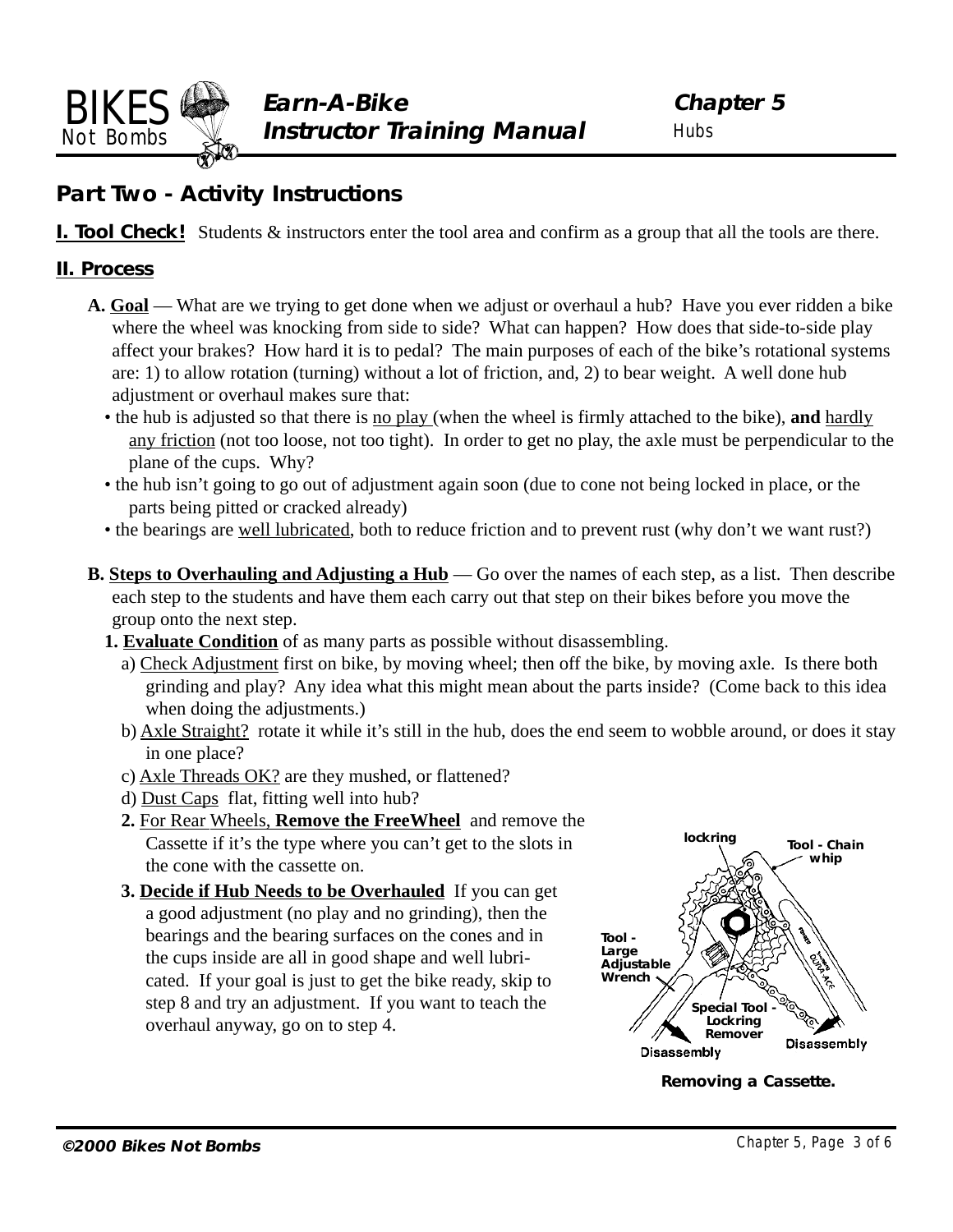<span id="page-3-0"></span>

**Hubs** 



Hub-bearing detail

#### **4. Disassemble**

- a) Unlock the lock nut from the cone on one end of the axle, unscrew them all the way, taking them off the axle.
- b) Stack Up All Parts in the order in which you take them off!
- c) Pull out the Axle , then remove the dust caps gently with a flat end screwdriver

 (don't take them out of cassette hubs or 1963 Normandy Competition hubs).

- d) Pull out the Bearings
- **5. Clean and Inspect** all the bearing surfaces and threads rub them with a rag.
	- a) Pits or scratches on the cones, bearings or cups?
	- b) Axle Straight ? roll it on flat table
	- c) Threads mushed?
- **6. Replace Parts** as necessary (and possible! if you don't have a replacement for a pitted cone, go ahead and reassemble with lots of new clean grease. You'll get a better bearing adjustment than you started out with, though not perfect).
- **7. Reassemble** this is just disassembly in reverse.
	- a) Grease the cups putting a good thick layer in the back of each.
	- b) Stick in the ball bearings
		- Rear Hubs: nine 1/4" balls on each side



**Bearings come in many Different Sizes**

- Front Hubs: ten 3/16" balls on each side
- c) Install Dust caps if you took them out, tap them with a hammer against the flat of a cone wrench
- d) Stick the Axle through the Hub Which end goes on which side? Screw the cone, any spacer, washer and lock nut back on the other end. You are ready to adjust!

#### **8. Adjust the bearings.**

- a) Make the **Right** End of the Axle the Fixed Side (R. cone is dragged on by bearings in a direction that makes it want to screw down in tighter on the bearings.) Start w/wheel vertical on bench or floor.
	- Cone Wrench in left hand, in slots on cone, horizontal
	- Fixed or Adjustable Wrench in Right Hand on lock nut, horizontal, opposite the cone wrench



- Tighten Them Against Each Other —lean down on the wrenches. You'll be **cone wrench** turning the cone counterclockwise, unscrewing it, and at the same time, turning the lock nut clockwise, tightening it against the cone.
- b) Hold the Axle still, using the Fixed Side as a handle.
	- put the lock nut of the fixed side in the bench vise, or get a friend to hold a wrench on the lock nut, bracing her hand against the spokes.
- c) Find the Right Position for the Cone on the Adjustable Side, and Lock it in Place.
	- with two fingers lightly rotating the cone wrench clockwise, turn it until you feel it just hit the bearings, then back the cone off 90° (15 min. on clock)
	- test for play by seeing if wheel rocks against axle. Move the cone another 5 or 6° (1 minute) clockwise, test for play again. Repeat this move until you find a spot where the play almost (but not quite) disappears.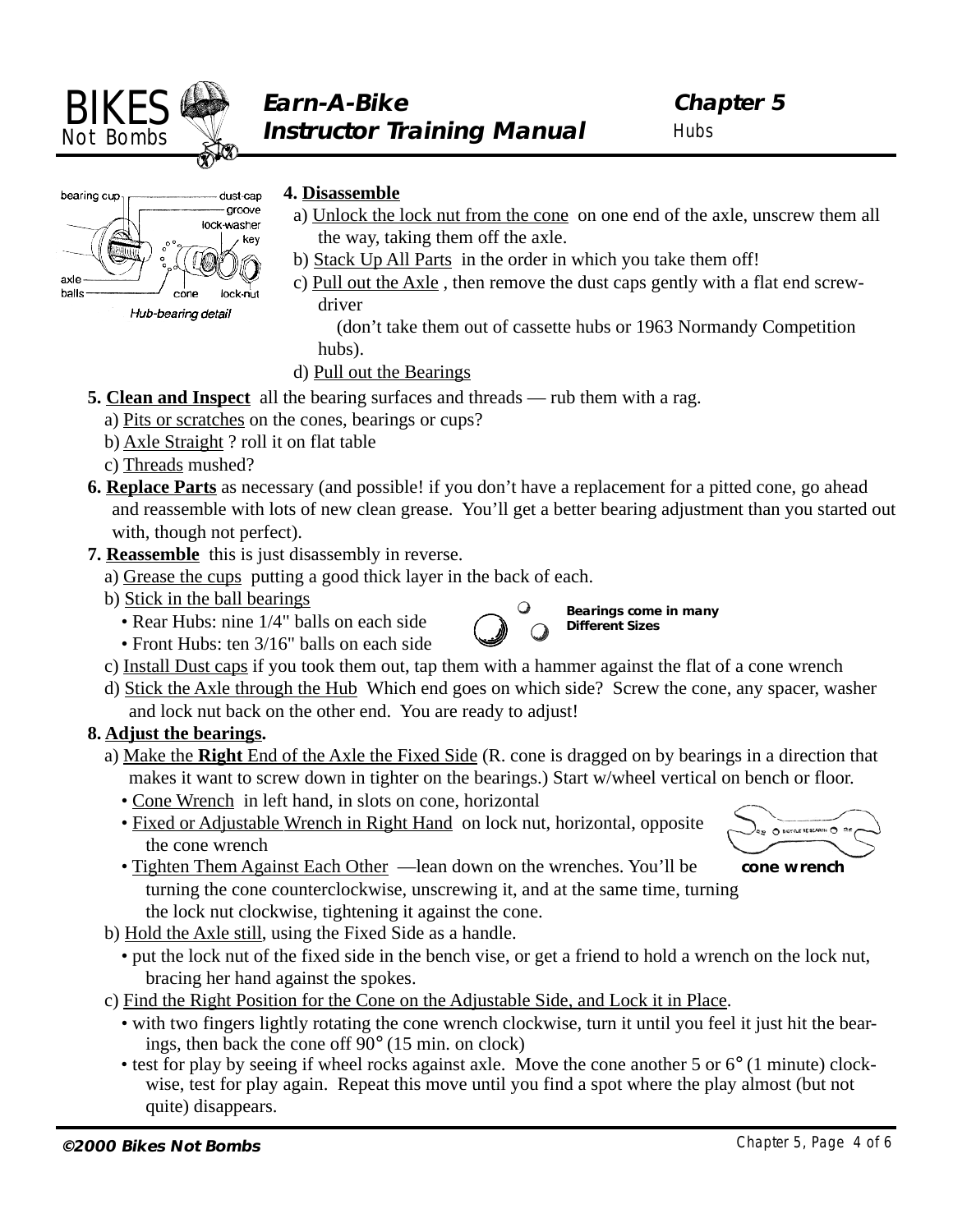

- c) Find the Right Position continued
	- Finish the Adjustment by tightening down the Lock Nut against the Cone while holding the cone completely still (with the cone wrench!).
	- Test the adjustment for play and grinding. (If it's a quick release (QR) hub you have to take it out of the vise, install the QR skewer, and clamp it down against either the frame or a set of drop-outs cut out of an old frame.)
	- If it's too loose, hold the cone completely still while you unscrew the lock nut. Screw in the cone just 5° (1 minute) clockwise. Hold the cone completely still while you tighten the lock nut down against it again. Test the adjustment. If it's still too loose, repeat this step. If now it's too tight, hold the cone still, loosen the lock nut and carefully unscrew the cone 1/2 of the distance you just tightened it (about 2 1/2° or 1/2 minute). Tighten down the lock nut while holding the cone still and check the adjustment again.
	- If it's too tight, hold the cone completely still while you unscrew the lock nut. Unscrew the cone just 5° (1 minute) counterclockwise. Hold the cone completely still while you tighten the lock nut down against it again. Test the adjustment. If it's still too tight, repeat this step. If now it's too loose, hold the cone still, loosen the lock nut and carefully screw in the cone (clockwise)  $1/2$  of the distance you just loosened it (about 2 1/2° or 1/2 minute). Tighten down the lock nut while holding the cone still and check the adjustment again.
	- The most important ideas here are:
		- ◊ Don't lose your point of reference by letting the cone move as you loosen back up the lock nut, so you don't have to start all over again.
		- ◊ Tiny rotations of the cone make a big difference in the pressure on the bearings. How far are you moving the cone along the axle if you turn it, say, 1/4 turn (90° or 15 minutes)? Hint: there are probably 26 threads per inch (tpi) on the axle.
- d) Reinstall the FreeWheel or Cassette, if you took one off.

#### **9. Remount Wheel in Frame**

- a) Make sure it's centered (look at frame, not brake pads!)
- b) Make sure it's tightened (What could happen if your wheel falls off?)